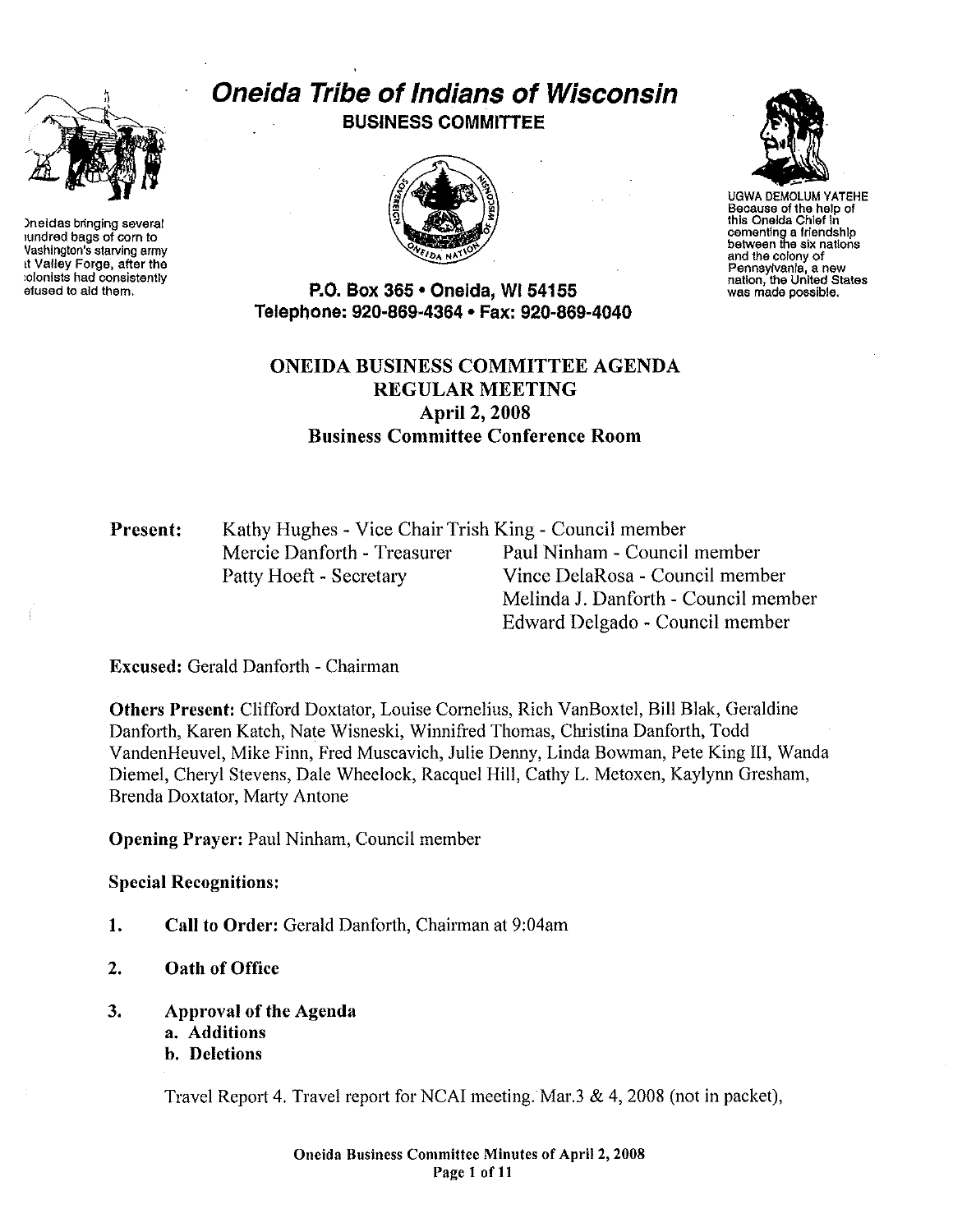Executive New Business #I -Public Relations Plan

c. Moves

Legislative Affairs item  $#15$  to right after resolutions.

### 4. Minutes to be Approved

Request to approve the March 12, 2008 Special Business Committee minutes

Excerpted from March 19,2008 Oneida Business Committee meeting: Motion by Mercie Danforth to defer the March 12, 2008 special minutes, seconded by Paul Ninham. Motion carried unanimously.

Action: Motion by Melinda Danforth to approve the March 12, 2008 Special Business Committee minutes, seconded by Vince DelaRosa

Request to approve the March 19, 2008 Business Committee minutes

Action: Motion by Mercie Danforth to table the March 19, 2008 minutes, seconded by Paul Ninham. Motion carried unanimously.

# 5. Tabled Business - none

### 6. Reports

a. Oneida Land Commission (Quarterly: Jan/Apr/July/Oct) Amelia Cornelius- 1" meeting of the month Submitted

Action: Motion by Vince DelaRosa to accept the Oneida Land Commission, seconded by Paul Ninham. Motion carried unanimously.

# 7. Travel Reports

- I. Gerald Danforth RE: Approval of travel report for NIGA - Jan. 21 & 22,2008
- Action: Motion by Paul Ninham to approve the travel report for NIGA - Jan. 21  $\&$ 22, 2008, seconded by Trish King. Motion carried unanimously.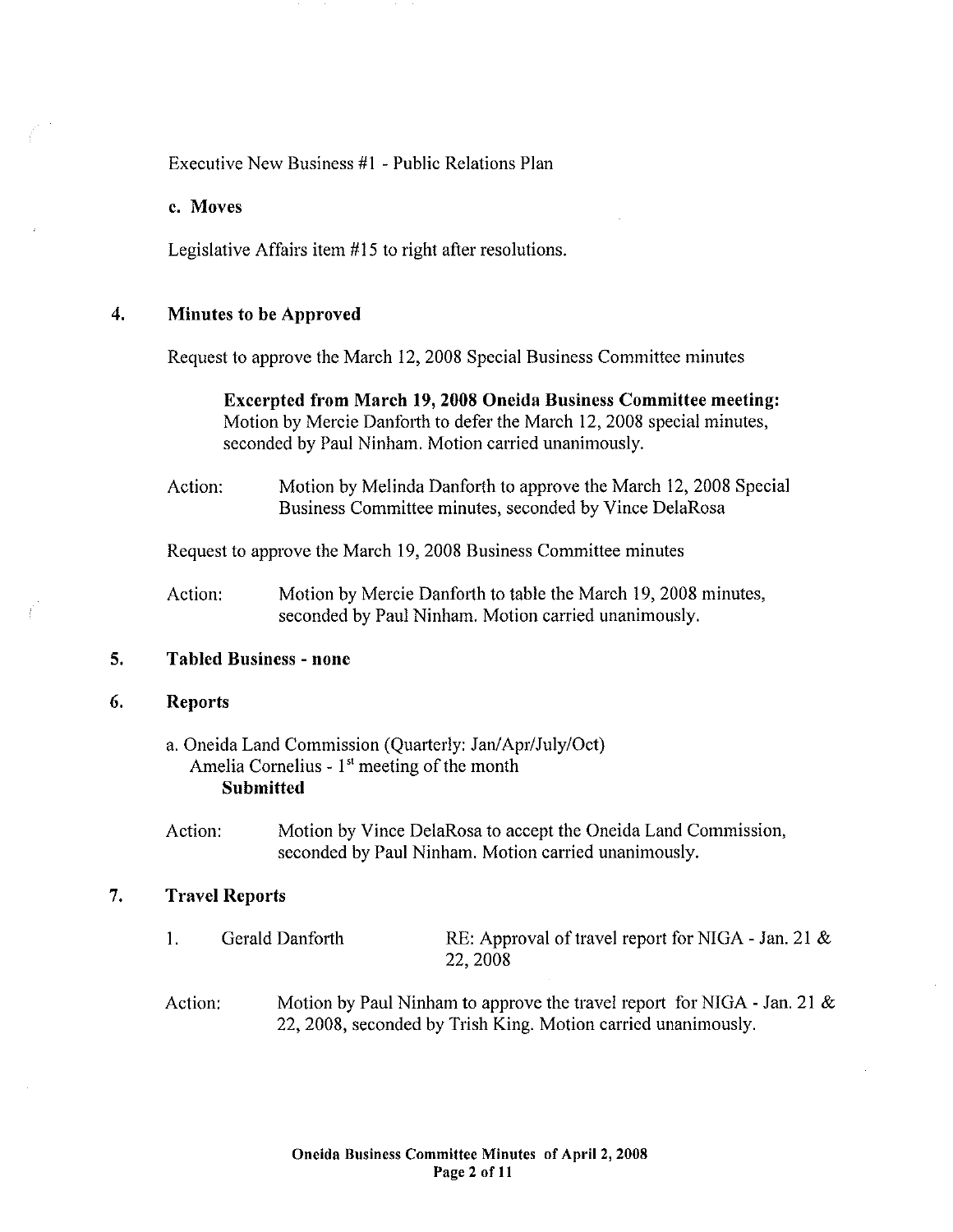- 2. Gerald Danforth RE: Approval of travel report for State of State & GLITC Board of Directors Mtg. Feb. 23 & 24, 2008
- Action: Motion by Ed Delgado to approve the travel report for State of State & GLITC Board of Directors Mtg. Feb. 23 & 24, 2008, seconded byVince DelaRosa. Motion carried unanimously.
- 3. Gerald Danforth RE: Approval of travel report for GLITC Mtg. Feb. 25 &26, 2008
- Action: Motion by Trish King to approve travel report for GLITC Mtg.Feb. 25 & 26, 2008s, seconded: Paul Ninham. Motion carried unanimously.
- 4. Gerald Danforth **DELETED**  RE: Approval of travel report for NCAI Mtg. March 3 & 4, 2008
- 5. Gerald Danfotih RE: Approval of travel report for Land Claims Mtg.March 7-9, 2008.
- Action: Motion by Melinda J. Danfotih to approve travel report for Land Claims Mtg. March 7-9, 2008, seconded by Mercie Danfotih. Motion carried unanimously.
- 6. Mercie Danforth RE: Approval of travel report for IMN Native American Finance Conference, Las Vegas, Feb. 27- 29,2008
- Action: Motion by Paul Ninham to approve travel report for IMN Native American Finance Conference, Las Vegas, Feb. 27-29, 2008, seconded by Trish King. Motion carried unanimously.

### **8. Follow up Reports/BC Directives from Previous Meetings**

I. Scott Wilson RE: Resolution establishing Policy for Any Organizational Changes to Create or Dissolve Divisions and Business Units of the Tribe

**Excerpted from the February 20, 2008 OBC meeting minutes:** Motion by Patty Hoeft to defer the Resolution establishing Policy for Any Organizational Changes to Create or Dissolve Divisions and Business Units of the Tribe to the April 2, 2008, seconded by Paul Ninham. Motion carried unanimously.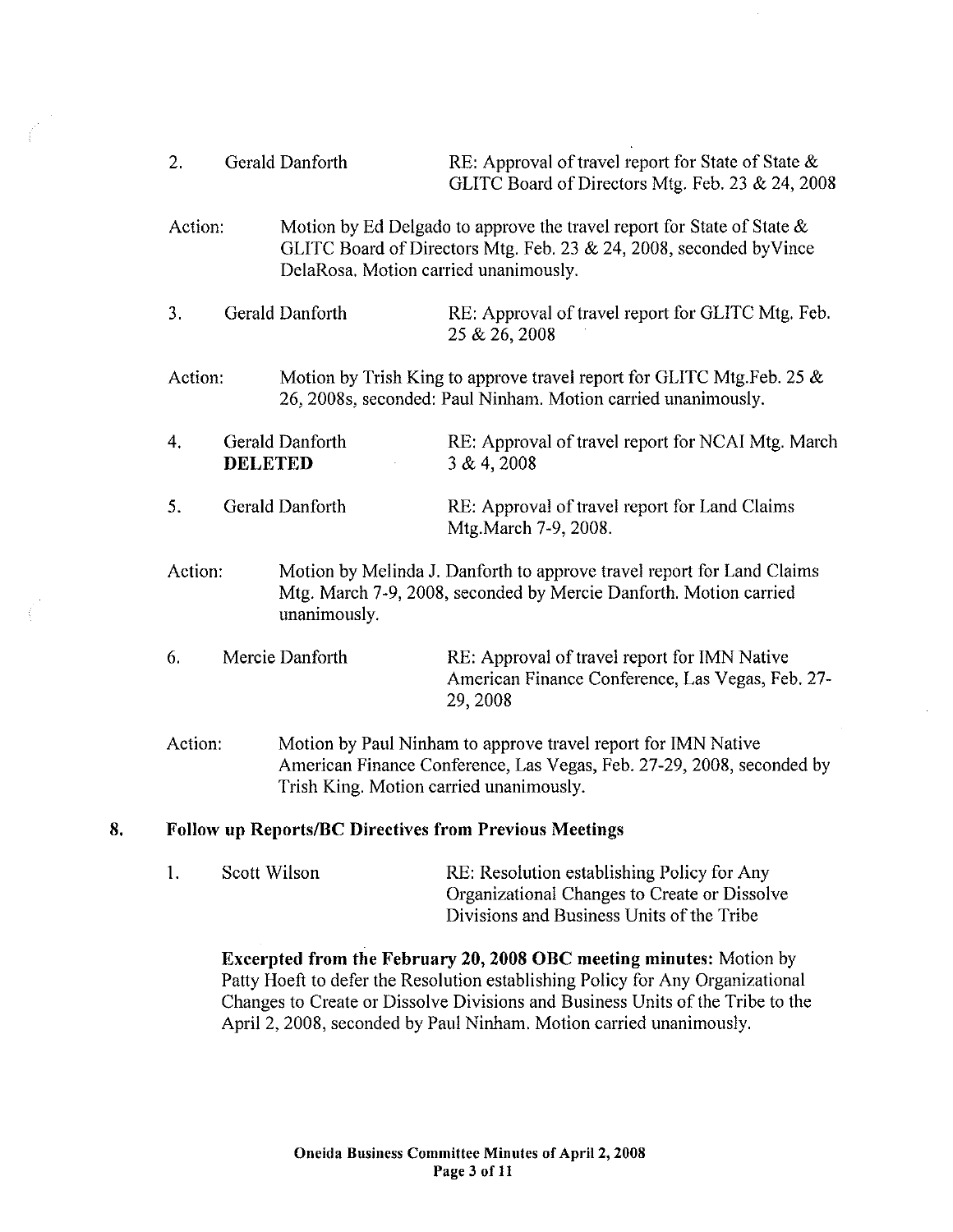- Action: Motion by Paul Ninham to accept report regarding Resolution establishing Policy for Any Organizational Changes to Create or Dissolve Divisions and Business Units of the Tribe with another update report due May 14, seconded by Vince DelaRosa. Motion carried unanimously.
- 2.

Scott Wilson RE: Resolution establishing Policy for Wage and Salary Compensation System for the Tribe on an annual basis

**Excerpted from the February 20, 2008 OBC meeting minutes:** Motion by Patty Hoeft to defer Resolution establishing Policy for Wage and Salary Compensation System for the Tribe on an annual basis April 2, 2008, seconded by Paul Ninham. Motion carried unanimously.

Action: Motion by Ed Delgado to approve the resolution Establishing Policy for Wage and Salary Compensation System for Tribe, seconded by Vince DelaRosa. For: Patty Hoeft, Ed Delgado, Vince DelaRosa. Opposed: Trish King, Melinda J. Danforth, Paul Ninham

# **Action: Motion withdrawn.**

- Action: Motion by Melinda J. Danforth to defer resolution establishing Policy for Wage and Salary Compensation System for the Tribe on an annual basisr to LOC, seconded by Patty Hoeft. For: Ed Delgado, Mercie Danforth, Melinda J. Danforth, Trish King, Paul Ninham. Opposed: Vince DelaRosa. Motion carried.
- 3. Vince DelaRosa RE: Request to adopt emergency Resolution amendments to the Travel policy

**Excerpted from March 19, 2008 Oneida Business Committee meeting:**  Motion by Melinda J. Danforth to defer the adoption of the emergency Resolution amendments to the next meeting to allow the Treasurer to look at the fiscal impact. Seconded: Vince DelaRosa. Motion carried unanimously.

Action: Motion by Ed Delgado to adopt emergency Resolution 4-2-08-A Amendments to the Travel policy, seconded by Vince DelaRosa. Motion carried unanimously.

> 4. Debbie Thundercloud RE: Oneida Housing Task

Force Update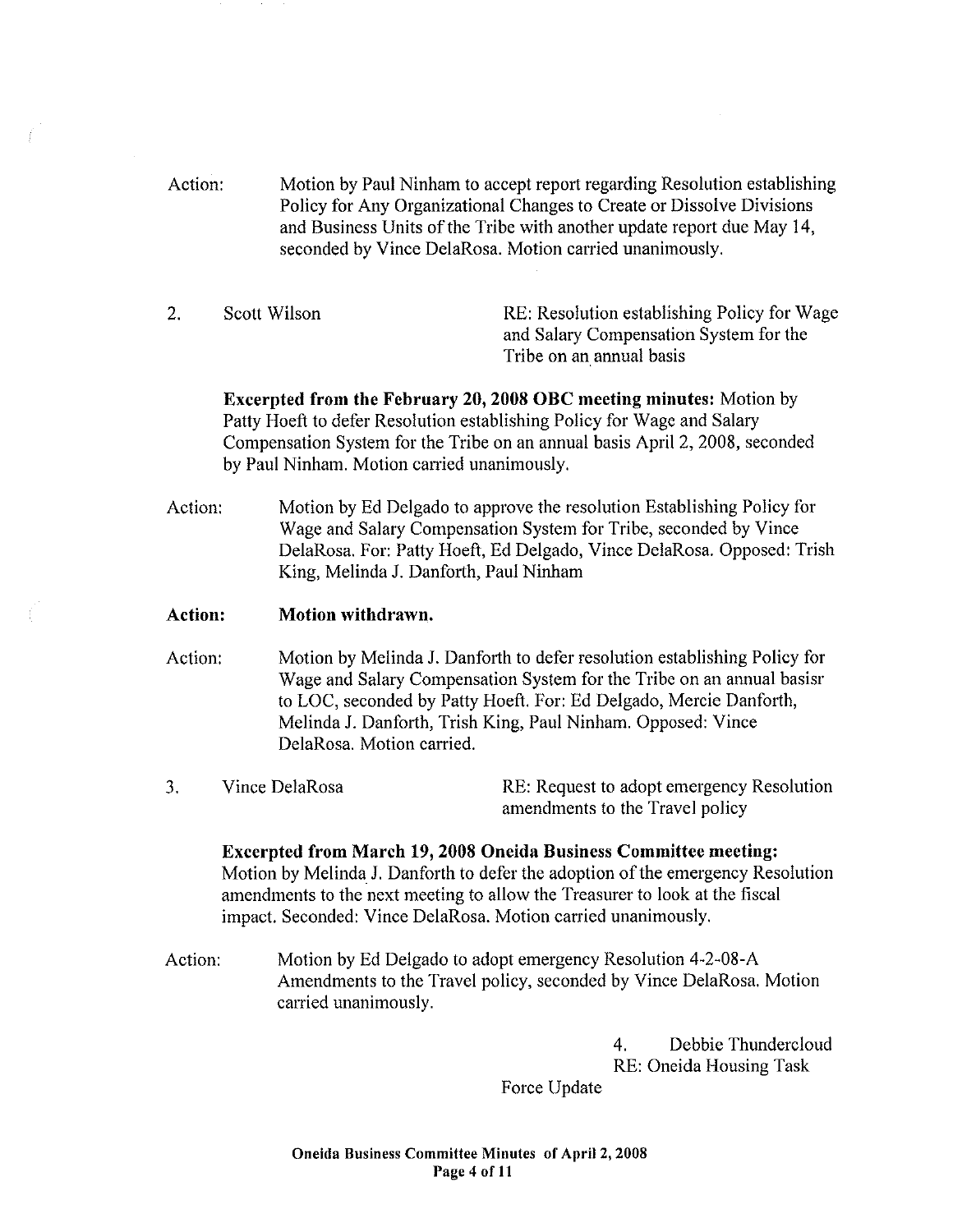Excerpted from March 19, 2008 Oneida Business Committee meeting: Motion by Trish King to the have the Housing Task Force provide and update to the Business Committee on their activities at the next meeting, seconded by Vince DelaRosa. Motion carried unanimously.

Action: Motion by Paul Ninham to defer report to April 16, 2008, seconded by Mercie Danforth. Motion carried unanimously.

# 9. New Business

- a. Resolutions
- 1. Bill Gollnick Rich Van Boxtel

RE: Request to approve the I CARE - MOU/SOE/Resolution-Indian Crime Awareness Research & Evaluation Project

Action: Motion by Ed Delgado to adopt Resolution 4-2-08-B for I CARE MOU for the Indian Crime Awareness Research & Evaluation Project, seconded by Vince DelaRosa. Motion carried unanimously.

Sub-sequent: **Motion** Motion by Trish King to refer the I CARE/MOU Resolution regarding Indian Crime Awareness Research and Evaluation Project to Communications Dept. for further follow up, seconded: Paul Ninham. Motion carried unanimously.

2. Debbie Thundercloud Mike Finn

RE: Request to approve Resolution for Town of Oneida Roads Transfer for 3.6 miles

- Action: Motion by Vince DelaRosa to adopt Resolution 4-2-08-C for Town of Oneida Roads Transfer, seconded by Trish King. Motion carried unanimously.
- Action: Motion by Vince DelaRosa to accept the update report, seconded by Mercie Danforth. Motion carried unanimously.

### b. Requests

| 1. Ed Delgado | RE: Request approval of enforcement of the  |
|---------------|---------------------------------------------|
|               | motion of Jan. 23, 2008 regarding the $3\%$ |

Note: Ed Delgado withdrew his request for approval of enforcement of the motion of Jan. 23, 2008 regarding the 3% with an understanding that this fiscal year, Blackjack dealers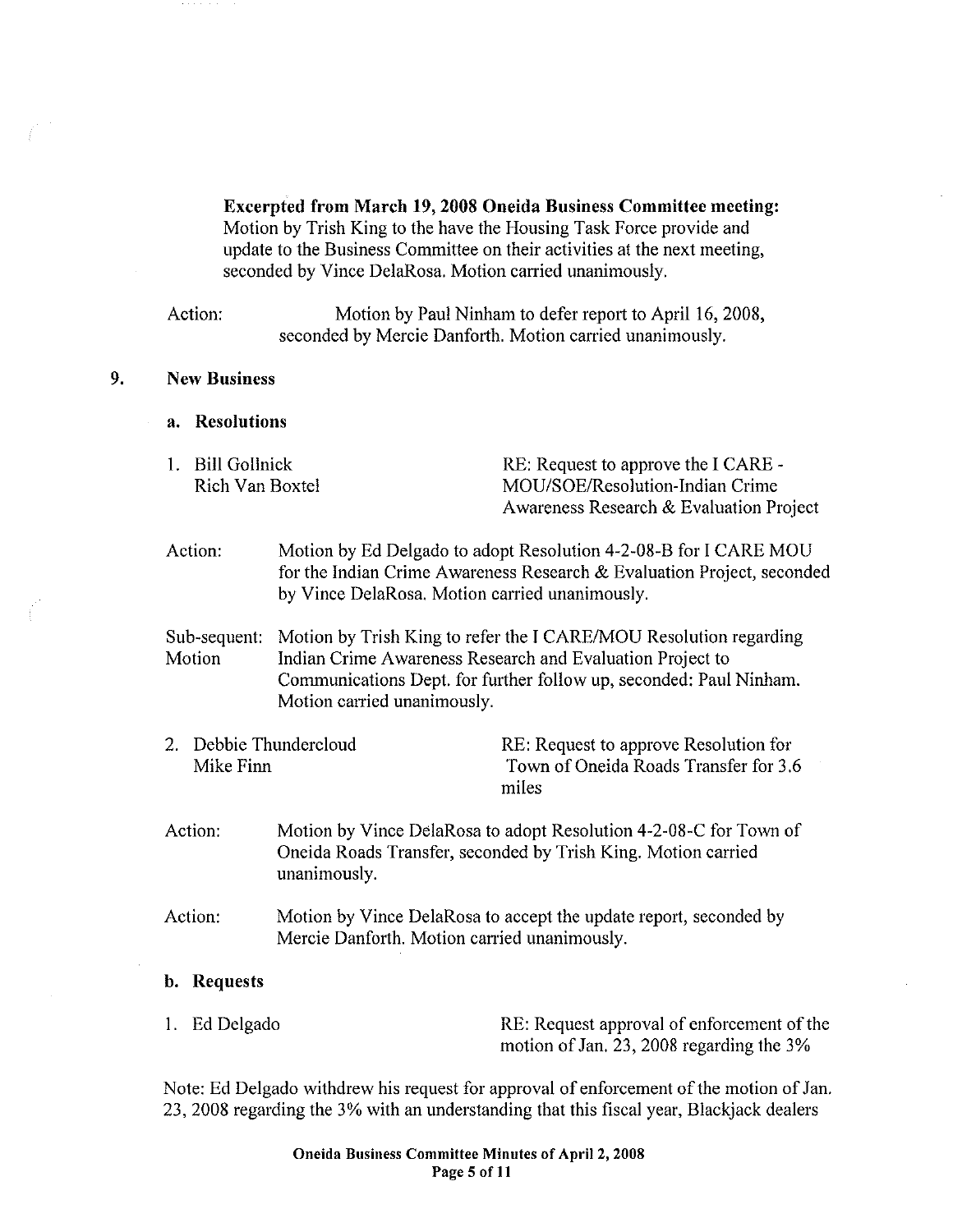are being considered for a lump sum payment.

- Action: Motion by Patty Hoeft to require Gaming General Manager to start reporting monthly to the Oneida Business Committee at regular meeting starting May 2008 May 2008 and that the items in the report be identified by the Business Committee and Gaming General Manager at the Joint Executive Staff meeting, seconded by Ed Delgado. Motion carried unanimously.
- Action: Motion by Patty Hoeft requesting the Communications depatiment to do follow up articles regarding compensation 3% wages, seconded by Ed Delgado. Motion carried unanimously.
- 2. Vince DelaRosa RE: Wheelock & Associates Consulting proposal related to housing matters
- Action: Motion by Vince DelaRosa to defer Wheelock & Associates Consulting proposal related to housing matters to General Manager's office for further follow up, seconded by Trish King. For: Vince DelaRosa, Trish King, Patty Hoeft, Ed Delgado, Mercie Danforth, Paul Ninham. Abstain: Melinda J. Danforth. Motion carried.

3. Trish King RE: Approval of Chairman's Assistant job description

Action: Motion by Paul Ninham to defer approval of Chairman's Assistant job description for two weeks. Seconded: Vince DelaRosa. Motion carried unanimously.

#### **c. Travel Requests**

- 1. Bill Gollnick RE: Travel Request for a Procedural exception for travel to SanDiego, CA for NIGA, April20-23, 2008
- Action: Motion by Ed Delgado to approve Travel Request for a Procedural exception for 15 to travel to SanDiego, CA for NIGA, April 20-23, 2008 but to reduce from three to two from Communications and reduce from five to four from gaming. Included is Gaming General Manager, Table Games General Manager, Compliance, Slots General Manager, four Veterans, Gaming Commission Director, Gaming Commission Member, Security Director, plus legal. Seconded: Patty Hoeft. For: Patty Hoeft, Vince DelaRosa, Ed Delgado Oppose: Mercie Danforth, Melinda J.

Oneida Business Committee Minutes of April 2, 2008 Page 6 of II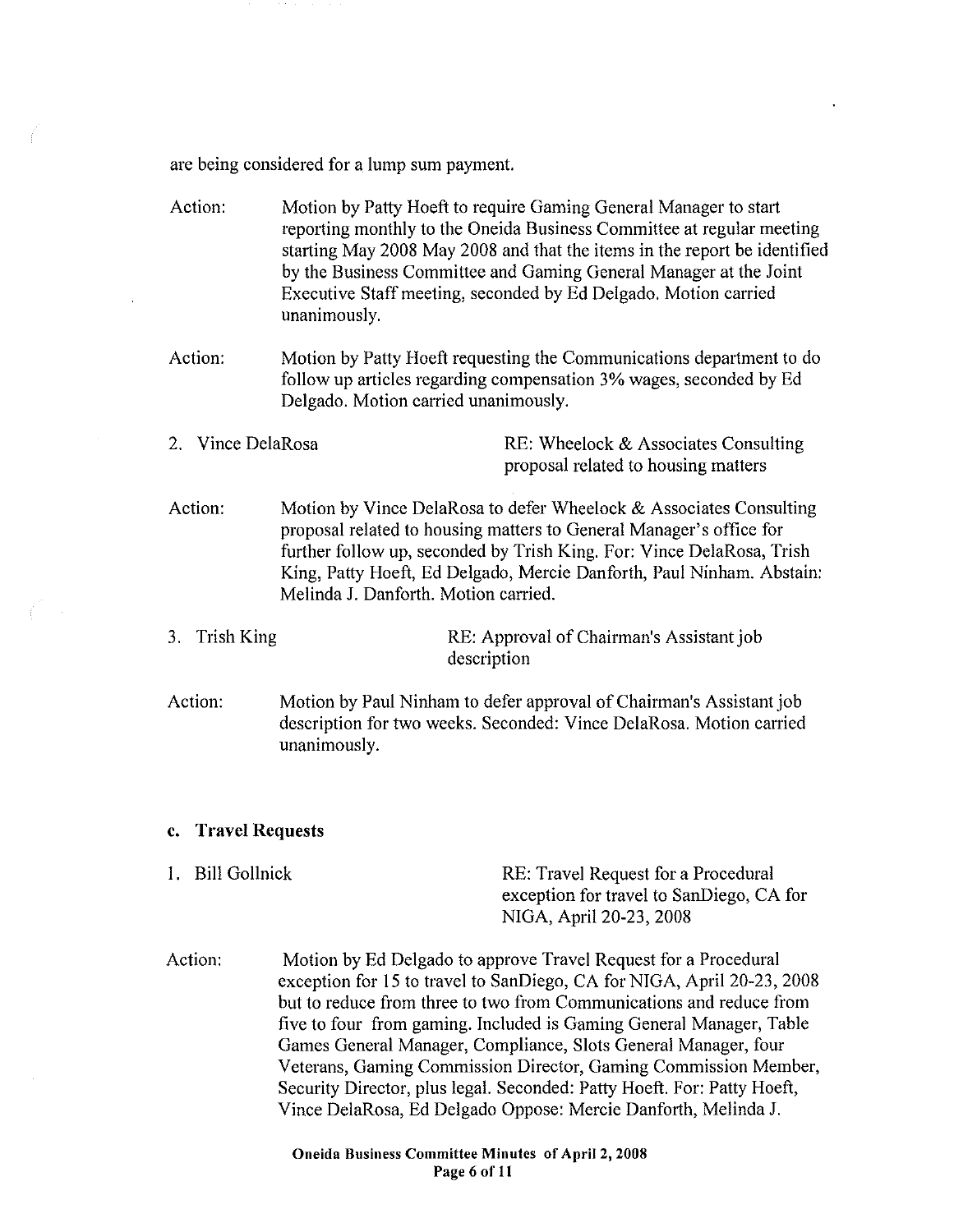Danforth, Trish King, Paul Ninham. Motion Fails.

Action: Motion by Trish King to approve Travel Request for a Procedural exception for 17, which includes the Law Office to attend the NIGA tradeshow in SanDiego, CA April 20-23, 2008, with a report identifying the value of the trip and a benefit to the Tribe in future years to come back. Report due May 14, 2008. Seconded: Paul Ninham For: Trish King, Paul Ninham, Melinda J. Danforth. Opposed: Vince DelaRosa, Patty Hoeft, Ed Delgado, Mercie Danforth. Motion Fails.

- Action: Motion by Ed Delgado to approve Travel Request for a procedural exception for four Oneida Veterans to attend NIGA tradeshow in SanDiego, CA April20-23, 2008. Seconded: Vince DelaRosa. For: Ed Delgado, Patty Hoeft, Vince DelaRosa, Melinda J. Danforth. Opposed: Mercie Danforth, Trish King, Paul Ninham. Motion carried.
- Action: Motion by Patty Hoeft to direct the treasurer to produce every six months a report to the Business Committee listing all travel expenditures paid by the Tribe for all Tribal employees starting in July 2008 and that the report at a minimum include the name of traveler, destination, and total expenditures for each traveler. This includes Boards, Committees, and Commissions. Seconded: Ed Delgado. For: Patty Hoeft, Ed Delgado, Vince DelaRosa, Melinda J. Danforth, Trish King, Paul Ninham. Abstain: Mercie Danforth. Motion carried.

Action: Motion by Trish King to approve Travel Request for a procedural exception for the remaining 13 to attend the NIGA tradeshow in SanDiego, CA April20-23, 2008. Seconded: Paul Ninham. For: Paul Ninham, Trish King, Melinda J. Danforth. Oppose: Patty Hoeft, Ed Delgado, Vince DelaRosa, Mercie Danforth. Motion fails.

2. Kathy Hughes, Ed Delgado, Vince DelaRosa,

RE: Travel Request for the 3<sup>rd</sup> annual Red Shawl Gala, Milwaukee, WI April 12, 2008

- Action: Motion by Ed Delgado to approve travel request for Vice Chair Kathy Hughes, Coucilman Vince DelaRosa, and Councilman Ed Delgado to attend the Gerald L. Ignace Indian Health Center 3<sup>rd</sup> Annual Fundraiser in Milwaukee, WI on April 12, 2008. Seconded: Patty Hoeft. Abstain: Melinda J.Danforth. Not present: Trish King. Motion carried.
- FYI: Ed Delgado said It is not a conflict of interest making a motion on Tribal business voting on things that are beneficial to the Tribe. Personal business is a conflict of interest.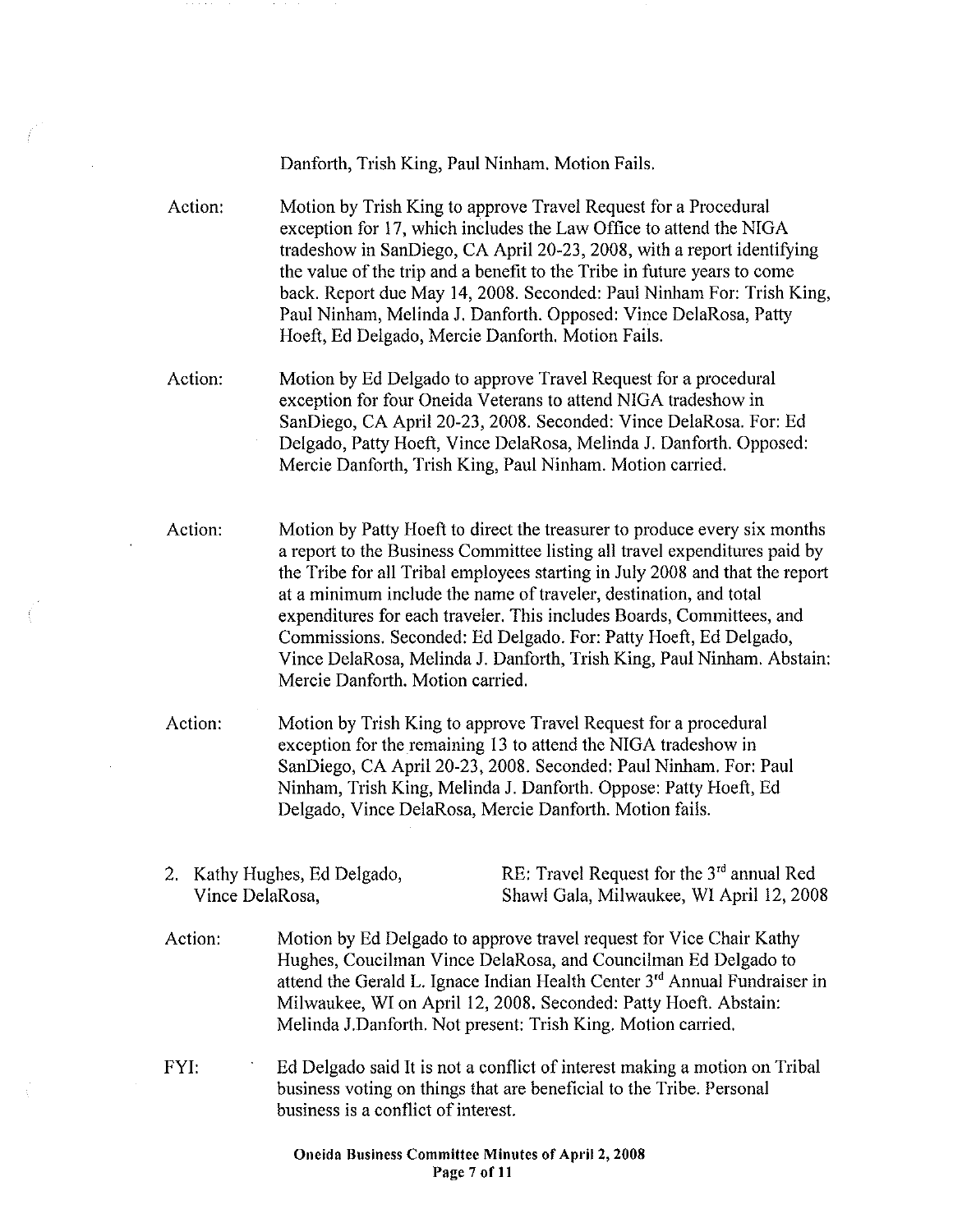# **10. Finance Committee**

Request to approve the Finance Committee minutes of Dec. 28, 2007

Action: Motion by Melinda J. Danforth to approve the Finance Committee minutes of Dec. 28, 2007. Seconded: Mercie Danforth. Motion carried unanimously.

Request to approve the Finance Committee minutes of Feb. 8, 2008

Action Motion by Melinda J. Danfotth to approve the Finance Committee minutes of Feb. 8, 2008. Seconded: Vince DelaRosa. Motion carried unanimously.

Request to approve the Finance Committee minutes of Feb. 22, 2008

Action: Motion by Ed DelaRosa to approve the Finance Committee minutes of Feb. 22, 2008. Seconded: Vince DelaRosa. Motion carried unanimously.

Request to approve the Finance Committee minutes of Jan. 25, 2008

Action: Motion by Mercie Danforth to approve the Finance Committee minutes of Jan. 25, 2008. Seconded: Ed Delgado (revised handout). Motion carried unanimously.

# **11. Legislative Operating Committee ( LOC)**

| For consideration: |                                                                                                                                                                                           | LOC meeting minutes of Feb. 25, 2008                                                                                                |
|--------------------|-------------------------------------------------------------------------------------------------------------------------------------------------------------------------------------------|-------------------------------------------------------------------------------------------------------------------------------------|
| Action:            |                                                                                                                                                                                           | Motion by Vince DelaRosa to approve LOC meeting minutes of Feb. 25,<br>2008. Seconded: Mercie Danforth. Motion carried unanimously. |
| For consideration: |                                                                                                                                                                                           | Resolution: Permanent adoption of<br>amendments to Zoning and Shoreland<br>Protection Law                                           |
| Action:            | Motion by Vince DelaRosa to adopt Resolution 4-2-08-F Permanent<br>adoption of amendments to Zoning and Shoreland Protection Law,<br>seconded by Paul Ninham. Motion carried unanimously. |                                                                                                                                     |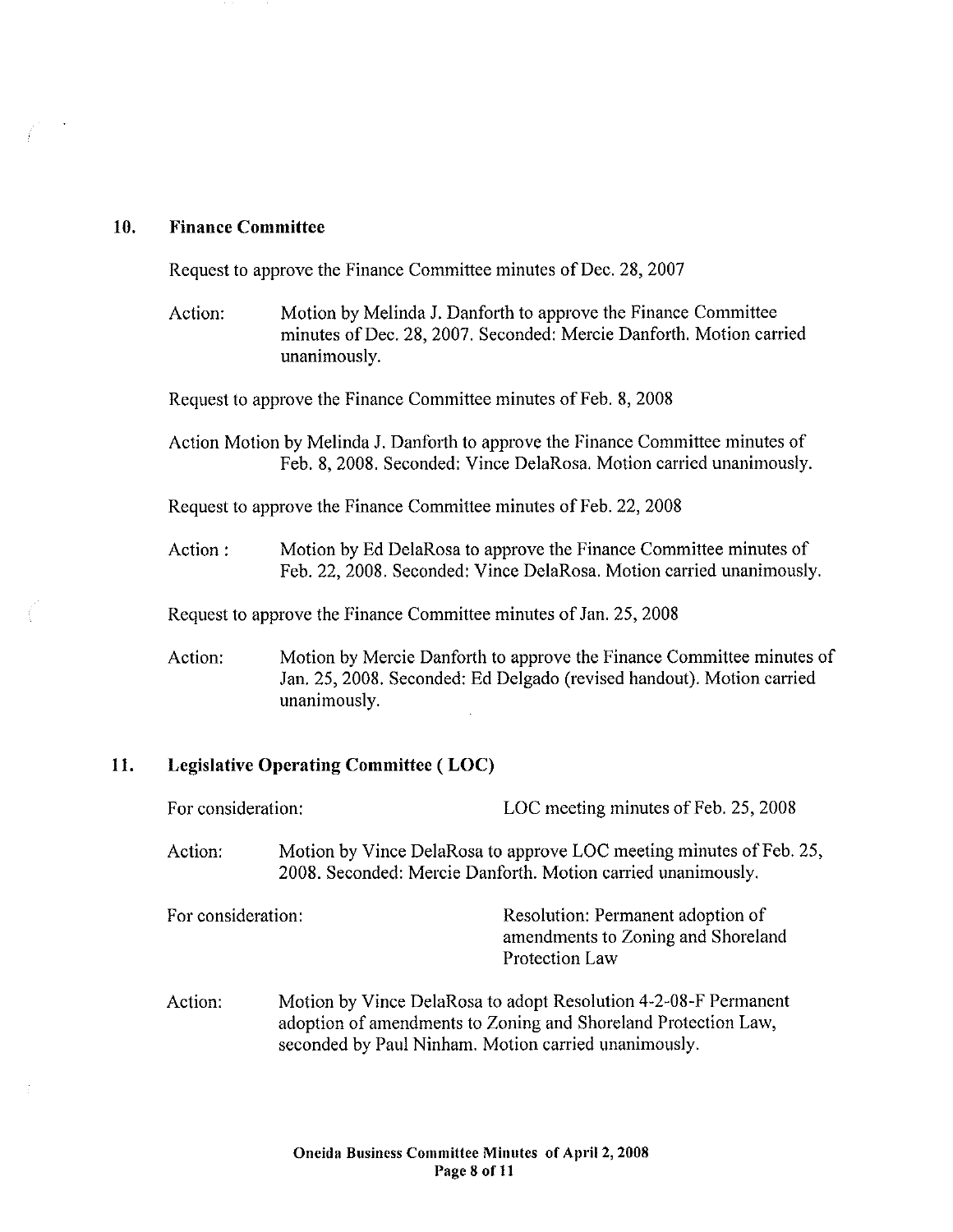# 12. Treasurer's Report- None

### 13. Oneida Business Committee Planning

Request approval of the March 11, 2008 OBC Planning meeting minutes

Action: Motion by Mercie Danforth to approve the March 11, 2008 OBC Planning meeting minutes. Seconded: Paul Ninham. Motion carried unanimously.

# 14. Executive Staff Meeting

Request approval of the March 12,2008 Executive Staff meeting minutes

Action: Motion by Paul Ninham to approve the March 12, 2008 Executive Staff meeting minutes. Seconded: Ed Delgado. For: Patty Hoeft, Ed Delgado, Vince DelaRosa, Melinda J. Danforth, Irish King, Paul Ninham. Abstain: Mercie Danforth. Motion carried.

### 15. Legislative Affairs Update

1. Municipal & County Report

Excerpted from Feb. 20, 2008 Oneida Business Committee meeting: Motion by Ed Delgado to accept the Municipal  $&$  County report and refer both recommendations within the report to the General Mangers office to assign the appropriate staff for review and status update come back to Business Committee. Seconded: Patty Hoeft. Motion carried unanimously.

Action: Motion by Vince DelaRosa to accept the Municipal & County update report. Seconded: Mercie Danforth. Motion carried unanimously.

# 16. Executive Session 11 :22AM

### Regular Session 2:59PM

- a. Tabled Business
- b. Old Business
- 

I. Debbie Thundercloud RE: Chief of Staff transition plan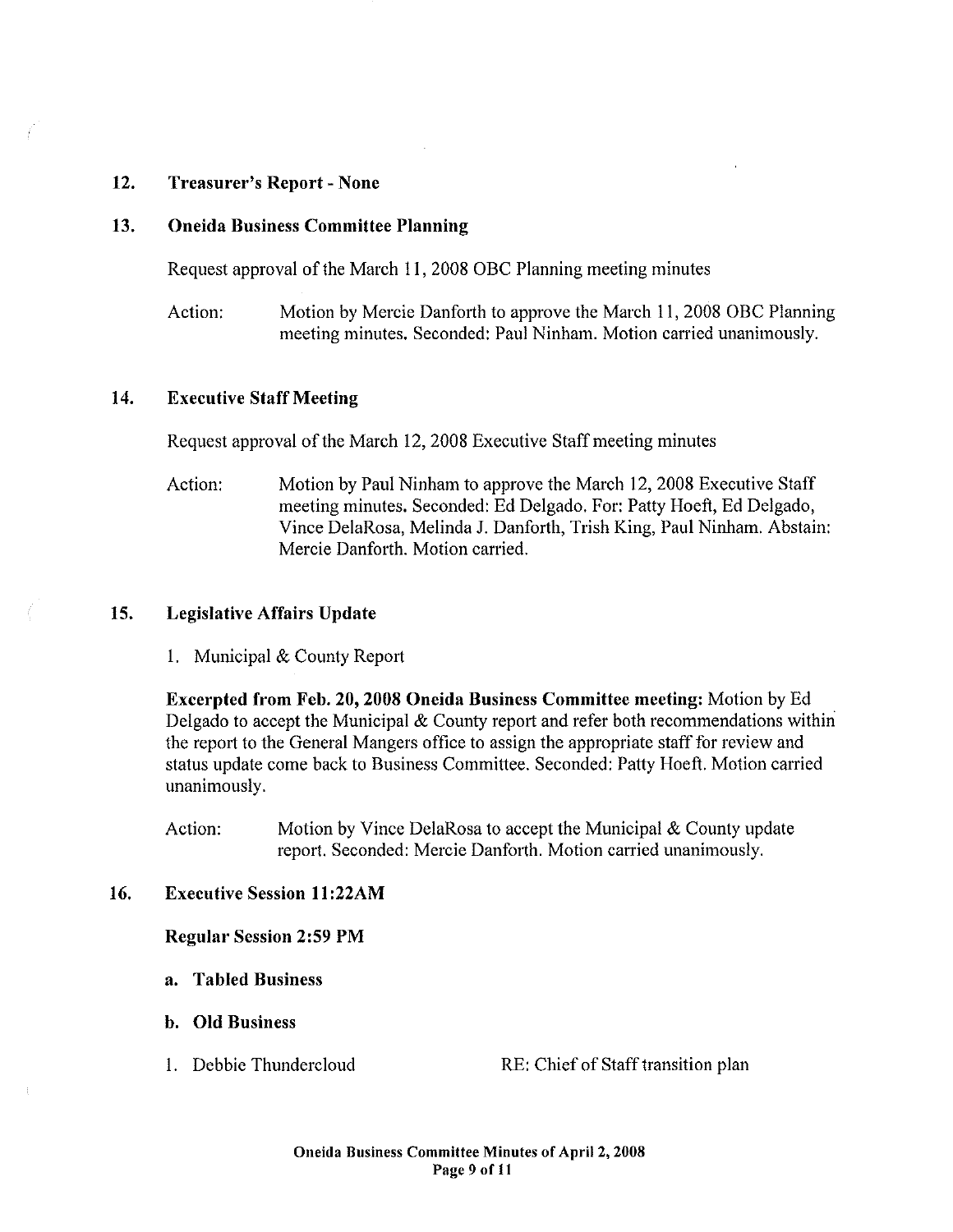Excerpted from the Feb. 20, 2008 Oneida Business Committee meeting: Motion by Patty Hoeft to direct the General Manager to bring back a transition plan on dealing with the recommendation that were proposed by the Tribal Secretary at the October 10, 2007 Business Committee meeting for dealing with the Govemmental Administration Division at the April 2, 2008 Business Committee meeting, seconded by Vince DelaRosa. For: Patty Hoeft, Ed Delgado, Vince DelaRosa. Opposed: Mercie Danforth, Paul Ninham.

- Action: Motion by Mercie Danforth to accept General Manager's update with recommendations to come back to the Business Commitee April 16, 2008. Seconded: Vince DelaRosa. Motion carried unanimously.
- c. New Business
- I. Patty Hoeft DELETED RE: Public Relations update
- 2. Gerald Danforth RE: Pardon Screening Committee recommendations
- Action: Motion by Vince DelaRosa to accept the Pardon committees recommendation and adopt Resolution 4-2-08-D approving pardon for Paulette Leishig, seconded by Melinda J. Danforth. Motion carried unanimously.
- Action: Motion by Paul Ninham to accept the Pardon committees recommendation and adopt Resolution 4-2-08-E denying the pardon of Estelle Moncota. Seconded: Mercie Danforth. Motion carried unanimously.
- 3. Vince DelaRosa RE: Amendment to the Don Costello **Contract**
- Action: Motion by Ed Delgado to not approve the amendment to the Don Costello Contract. Seconded: Patty Hoeft. Motion carried unanimously.

### d. Legislative Affairs Update- None

#### e. Attorney Brief

I. Addendum to Attorney Gerald Hill Contract

- Action: Motion by Patty Hoeft to approve the addendum to Attorney Gerald Hill Contract. Seconded: Vince DelaRosa. Motion carried unanimously.
- 2. Oneida vs. Hobart Update